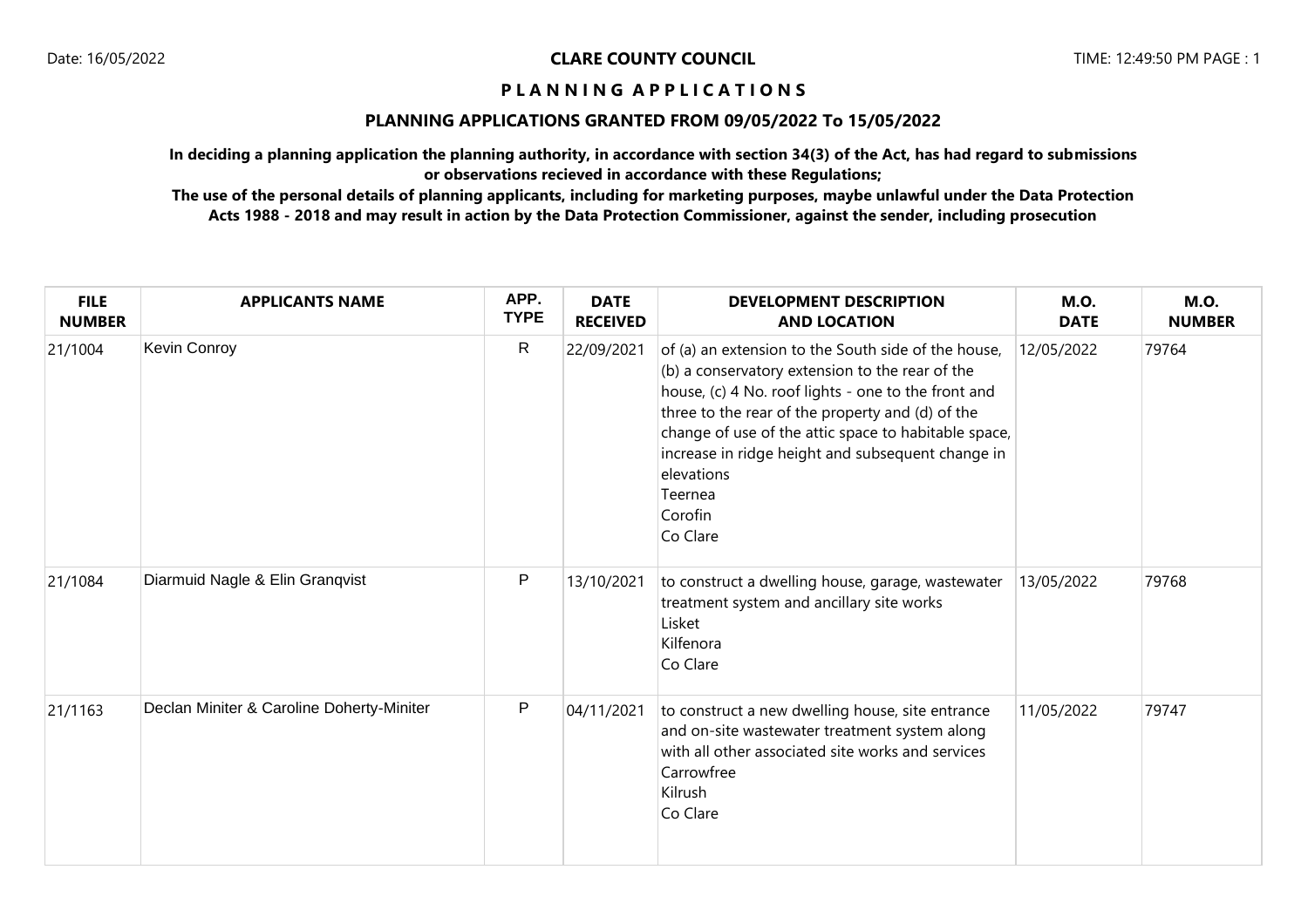# **PLANNING APPLICATIONS GRANTED FROM 09/05/2022 To 15/05/2022**

**In deciding a planning application the planning authority, in accordance with section 34(3) of the Act, has had regard to submissions or observations recieved in accordance with these Regulations;**

| 21/1371 | David McDonagh                | P | 22/12/2021 | to build a new Dwelling house, install a wastewater<br>treatment system & all other associated site and<br>ancillary works<br>Killaspuglonane,<br>Lahinch,<br>Co Clare                                                                                                                                 | 10/05/2022 | 79742 |
|---------|-------------------------------|---|------------|--------------------------------------------------------------------------------------------------------------------------------------------------------------------------------------------------------------------------------------------------------------------------------------------------------|------------|-------|
| 22/93   | Marie Kelly                   | P | 04/02/2022 | for the following works, (A) Renovate and change<br>the layout of the existing dwelling, (B) Construct<br>porch to the front and extension to the rear of the<br>dwelling, and (C) Install new effluent treatment<br>system, all with associated site works<br>Knockacaurhin<br>Kilnamona<br>Co. Clare | 10/05/2022 | 79740 |
| 22/125  | Patrick Lawlor & Lisa Killeen | P | 14/02/2022 | for development which will consist of the<br>construction of a dwelling house, garage, a<br>proprietary waste water treatment system and<br>ancillary site works<br>Craggataska<br>Quin<br>Co Clare                                                                                                    | 10/05/2022 | 79739 |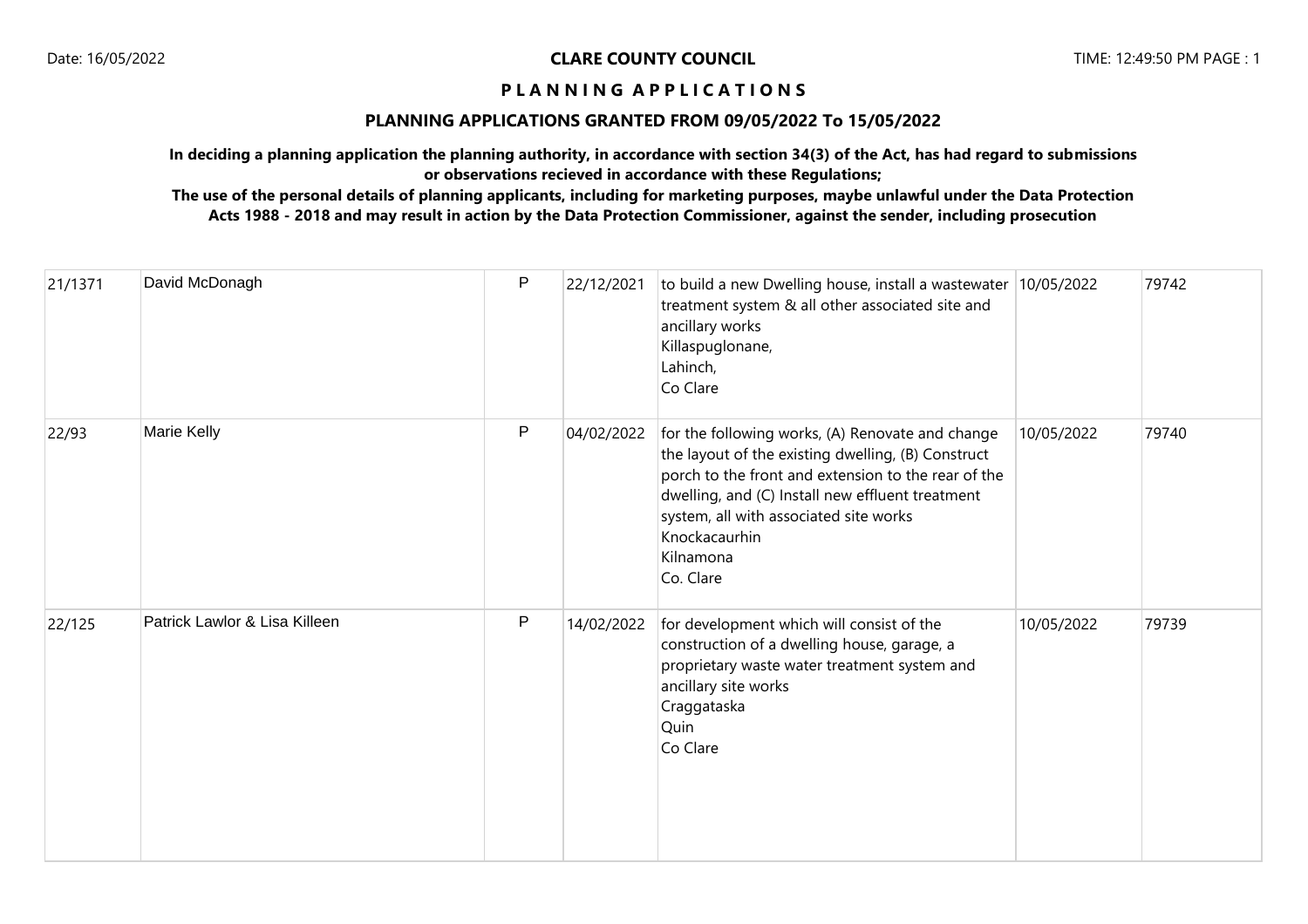# **PLANNING APPLICATIONS GRANTED FROM 09/05/2022 To 15/05/2022**

**In deciding a planning application the planning authority, in accordance with section 34(3) of the Act, has had regard to submissions or observations recieved in accordance with these Regulations;**

| 22/136 | D Clancy        | P | 16/02/2022 | to erect new dwelling house, garage, foul sewer<br>treatment plant, percolation area and new site<br>entrance<br>Ballymackea More<br>Quilty<br>Co Clare                                                      | 09/05/2022 | 79728 |
|--------|-----------------|---|------------|--------------------------------------------------------------------------------------------------------------------------------------------------------------------------------------------------------------|------------|-------|
| 22/237 | James O'Doherty | P | 16/03/2022 | to demolish a sub-standard cottage and its<br>replacement with a new residential farmhouse<br>including a new wastewater treatment system and<br>ancillary groundwork<br>Carrowduff<br>Kilshanny<br>Co Clare | 09/05/2022 | 79730 |
| 22/239 | Ciara Coughlan  | P | 16/03/2022 | to construct a new dwelling house and garage<br>complete with a new entrance, sewage treatment<br>system and ancillary works<br>Toberaniddaun<br>Lissycasey<br>Co. Clare                                     | 09/05/2022 | 79732 |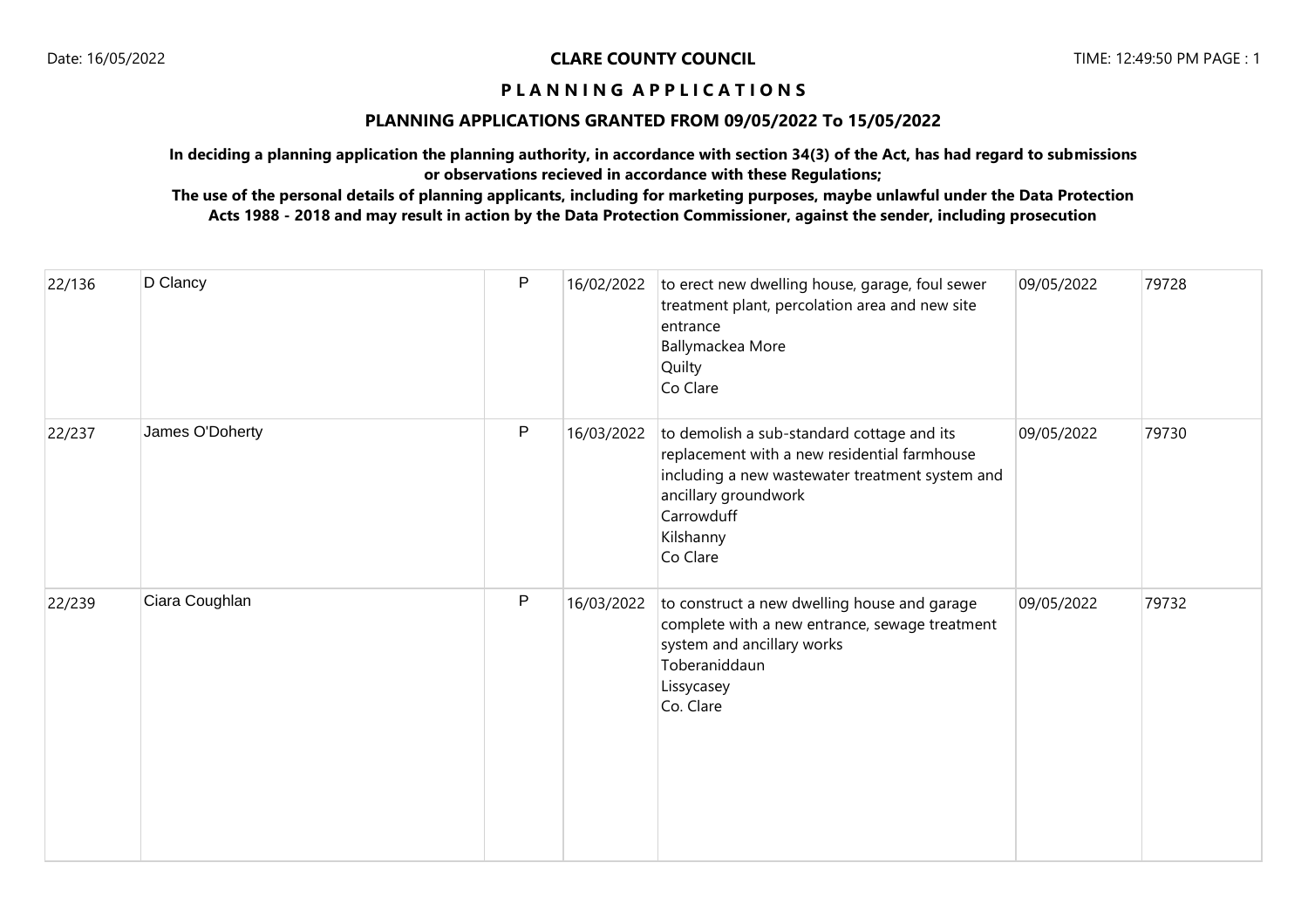# **PLANNING APPLICATIONS GRANTED FROM 09/05/2022 To 15/05/2022**

**In deciding a planning application the planning authority, in accordance with section 34(3) of the Act, has had regard to submissions or observations recieved in accordance with these Regulations;**

| 22/241 | David Leahy             | $\mathsf{R}$ | 21/03/2022 | of the following works as constructed, which differs 12/05/2022<br>from that granted under existing Planning<br>Permission P06-1704, (A) The site boundaries, (B)<br>The location of the dwelling, (C) The location of the<br>effluent treatment system, and the associated<br>percolation area and (D) The location of the<br>entrance and driveway, all with associated site<br>works<br>Kylea<br>Inagh<br>Co. Clare |            | 79763 |
|--------|-------------------------|--------------|------------|------------------------------------------------------------------------------------------------------------------------------------------------------------------------------------------------------------------------------------------------------------------------------------------------------------------------------------------------------------------------------------------------------------------------|------------|-------|
| 22/242 | Aisling Hunt            | P            | 21/03/2022 | to construct a dwelling house and garage with<br>effluent treatment system, new entrance from<br>public road, and all associated site works<br>Lissofin<br>Tulla<br>Co. Clare                                                                                                                                                                                                                                          | 13/05/2022 | 79771 |
| 22/243 | Paddy and Brenda Bugler | P            | 21/03/2022 | for (1) RETENTION of (a) family room rear<br>extension (b) side patio roof covering (c) stone<br>cladding to part of previously approved extension<br>under PR-0271 (2) PERMISSION for development<br>which will consist of alterations and a single storey<br>extension including ancillary site works<br>Ballaghboy<br>Quin Road<br>Ennis, Co Clare                                                                  | 11/05/2022 | 79748 |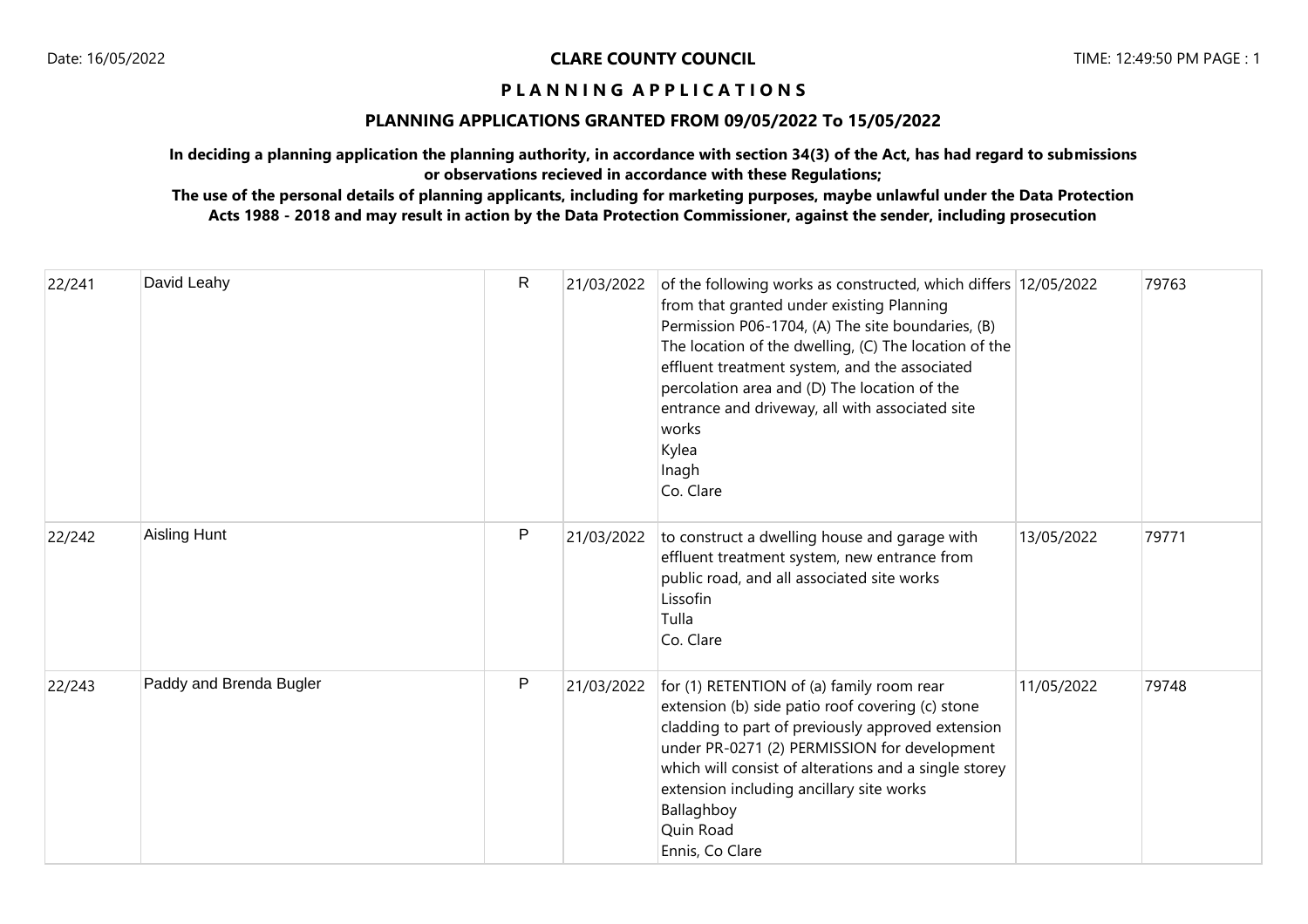# **PLANNING APPLICATIONS GRANTED FROM 09/05/2022 To 15/05/2022**

**In deciding a planning application the planning authority, in accordance with section 34(3) of the Act, has had regard to submissions or observations recieved in accordance with these Regulations;**

| 22/247 | <b>ESB Telecoms Ltd</b>            | $\mathsf P$  | 21/03/2022 | to construct a 30m high, free standing lattice type<br>communications structure to accommodate<br>antennae and communication dishes to be shared<br>with third part operators ESB's Ennis 110kV<br>substation<br>Knockanean<br>Tulla Road,<br>Ennis<br>Co Clare | 12/05/2022 | 79756 |
|--------|------------------------------------|--------------|------------|-----------------------------------------------------------------------------------------------------------------------------------------------------------------------------------------------------------------------------------------------------------------|------------|-------|
| 22/251 | Annmarie Cullen & Stewart Anderton | $\mathsf{P}$ | 23/03/2022 | to extend the existing Dwelling & all other<br>associated site and ancillary works<br>Gowlaun Cottage<br>St Brendan's Road<br>Lisdoonvarna<br>Co Clare V95 W7E5                                                                                                 | 11/05/2022 | 79746 |
| 22/255 | <b>Estate of Patrick Carey</b>     | $\mathsf R$  | 23/03/2022 | of the change of design of a dwelling house and<br>garage previously granted under C/603 granted by<br>Kilrush Urban District council, along with all<br>associated works<br>Monvana<br>Kilrush<br>Co Clare                                                     | 09/05/2022 | 79733 |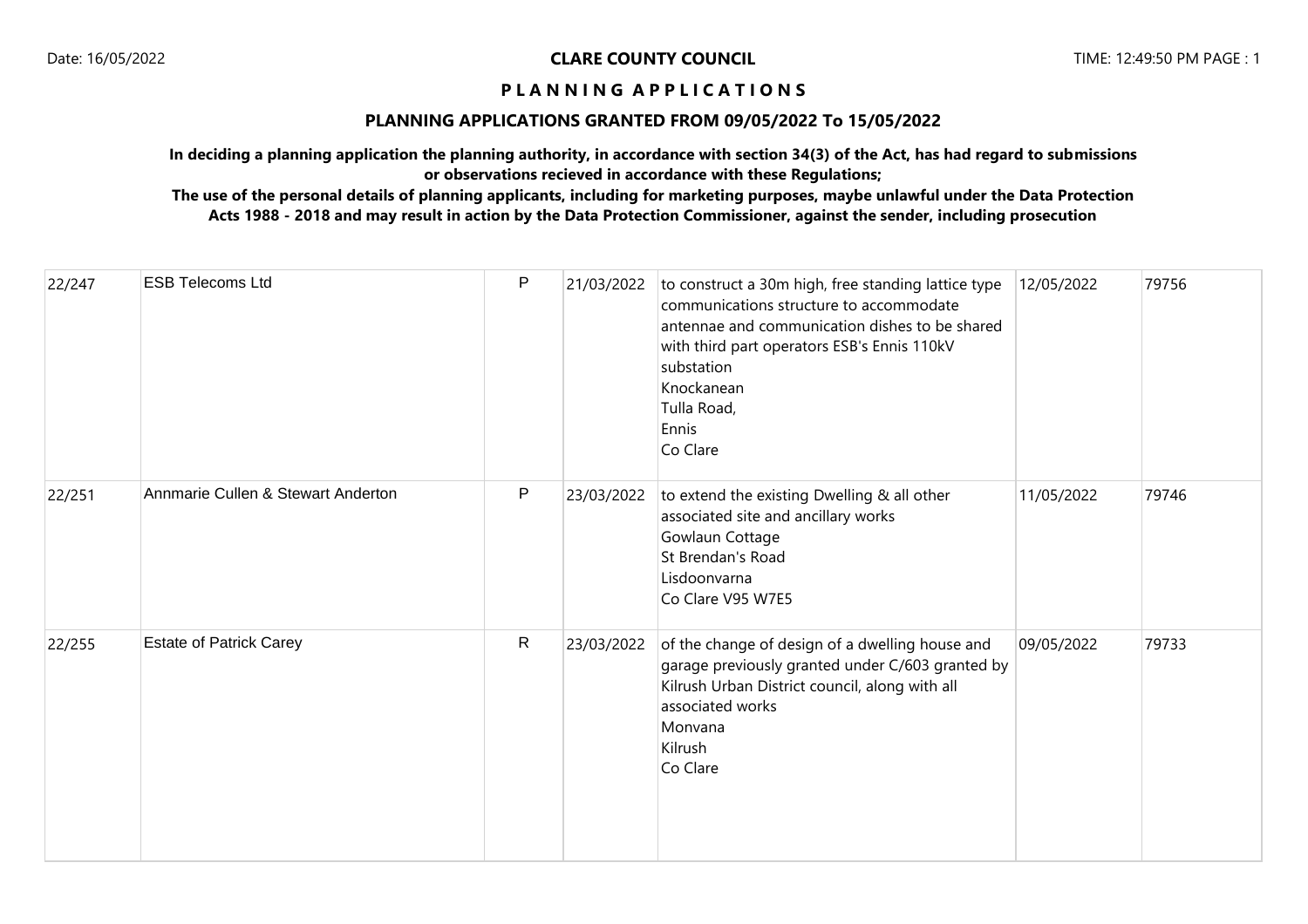# **PLANNING APPLICATIONS GRANTED FROM 09/05/2022 To 15/05/2022**

**In deciding a planning application the planning authority, in accordance with section 34(3) of the Act, has had regard to submissions or observations recieved in accordance with these Regulations;**

| 22/256 | Gerry & Margaret Kinnane          | P           | 24/03/2022 | for the following works, (A) construct porch to<br>front of dwelling, (B) construct extension to side of<br>dwelling, (C) construct porch to rear of dwelling,<br>and (D) make changes to the layout of existing<br>dwelling house, all with associated site works<br>Cloonanaha<br>Inagh<br>Co Clare                                   | 12/05/2022 | 79757 |
|--------|-----------------------------------|-------------|------------|-----------------------------------------------------------------------------------------------------------------------------------------------------------------------------------------------------------------------------------------------------------------------------------------------------------------------------------------|------------|-------|
| 22/257 | <b>Brian Cahill</b>               | P           | 24/03/2022 | to construct agricultural machinery/ storage shed<br>plus all ancillary site works<br>Rehy East<br>Cross<br>Co Clare                                                                                                                                                                                                                    | 09/05/2022 | 79734 |
| 22/262 | Adriana Bunowska & Lukasz Skorupa | $\mathbf C$ | 25/03/2022 | (Reference No. P21/886) to Clare County Council<br>for the construction of a dwelling house, treatment<br>system, stables, bored well, create new entrance to<br>public road and carry out ancillary site works and<br>for full planning PERMISSION for Stables, Hay<br>Store and Dungstead<br>Castletown<br>Doora<br>Ennis<br>Co Clare | 13/05/2022 | 79769 |